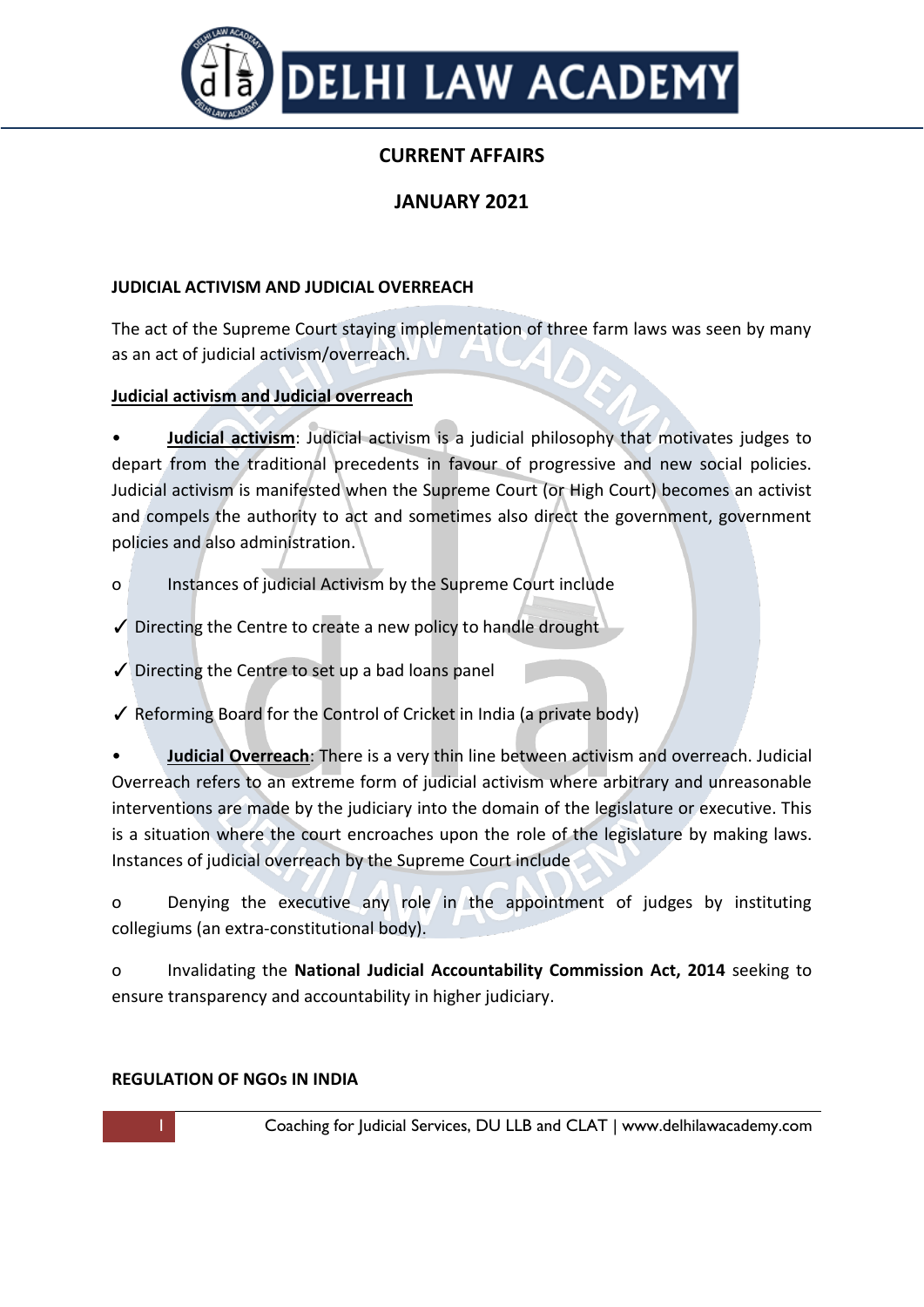

Recently, the Ministry of Home Affairs (MHA) tightened oversight on funds received by nongovernmental organisations (NGOs).

• MHA has laid out a series of guidelines and charter to make NGOs and banks comply with new provisions of the amended Foreign Contribution (Regulation) Act, 2010 (FCRA).

The charter for banks says that "donations received in Indian rupees" by NGOs from "any foreign source even if that source is located in India at the time of such donation" should be treated as "foreign contribution".

• Also, it stated foreign contribution has to be received only through banking channels and any violation by the NGO or by the bank may invite penal provisions of FCRA.

# **NGOs and their importance**

NGO is defined by the World Bank as a not-for-profit organization that pursue activities to relieve suffering, promote the interests of the poor, protect the environment, provide basic social services, or undertake community development.

These organisations are not a part of the government, but have a legal status and are registered as Trust, Society or Private Limited Non-Profit Company.

- Constitutionally NGOs are backed by:
- o Article 19(1)(c) which allows the right to form associations,
- o Article 43 to promote cooperatives in rural areas,
- o Concurrent List mentions charitable institutions, charitable and religious institutions.

# **REGULATION OF BIG TECH COMPANIES**

There are multiple investigations worldwide going on the abuse of monopolistic power by the Big Tech firms like Facebook, Google etc.

#### **Anti-trust laws**

2 **Coaching for Judicial Services, DU LLB and CLAT | www.delhilawacademy.com** 

ACADE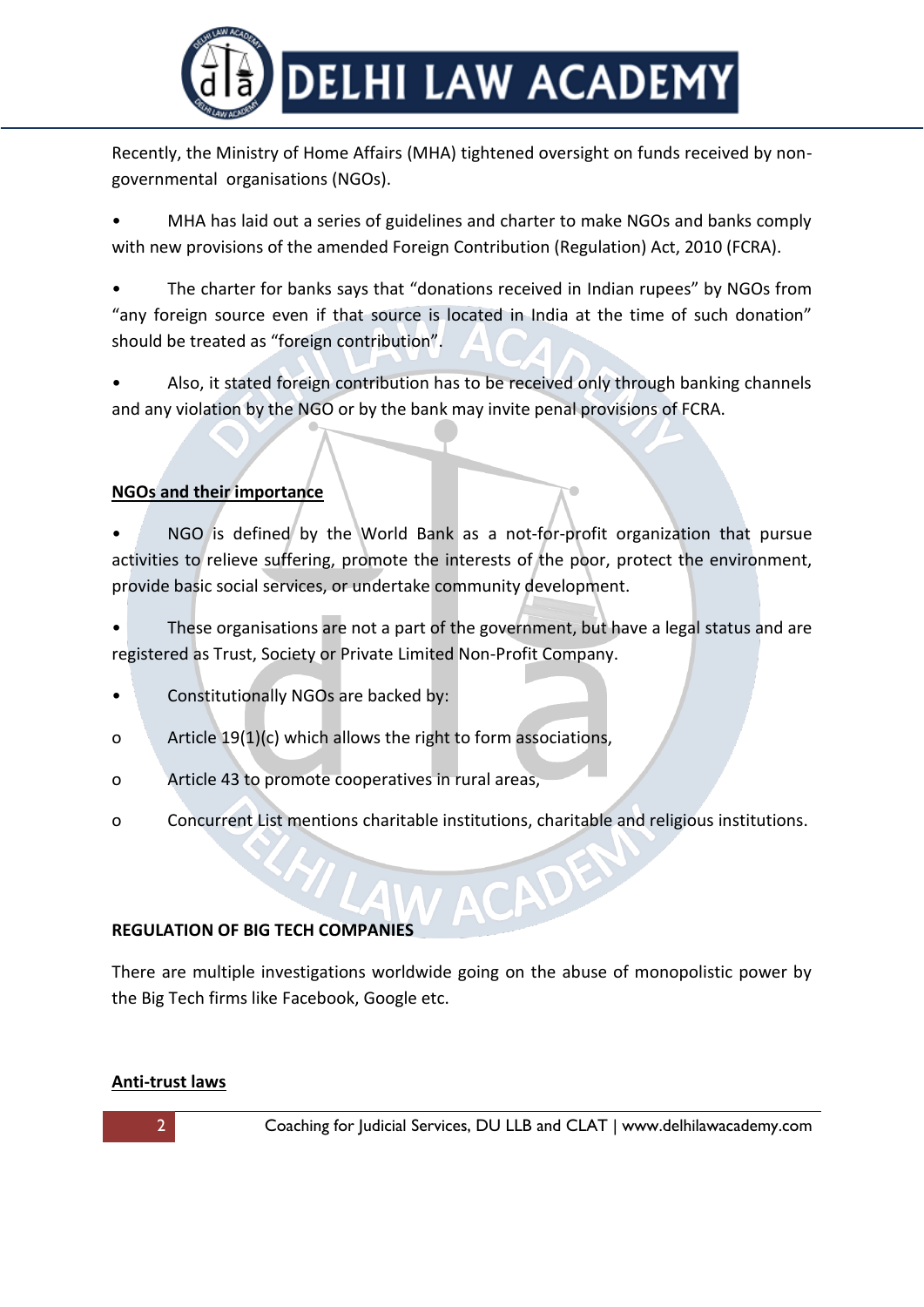

• Antitrust laws are those laws that prevent companies from working together to control prices unfairly or to create a monopoly.

• India's antitrust law, The Competition Act, 2002, was fully constituted in 2009 replacing the Monopolistic and Restrictive Trade Practices Act of 1969.

• Competition Act monitors any economic activity that monopolizes competition within the market and aims to protect consumers and small enterprises, and ensures the freedom of trade.

• Competition Commission of India has been setup under 2002 act to regulate anticompetitive activity in the country.

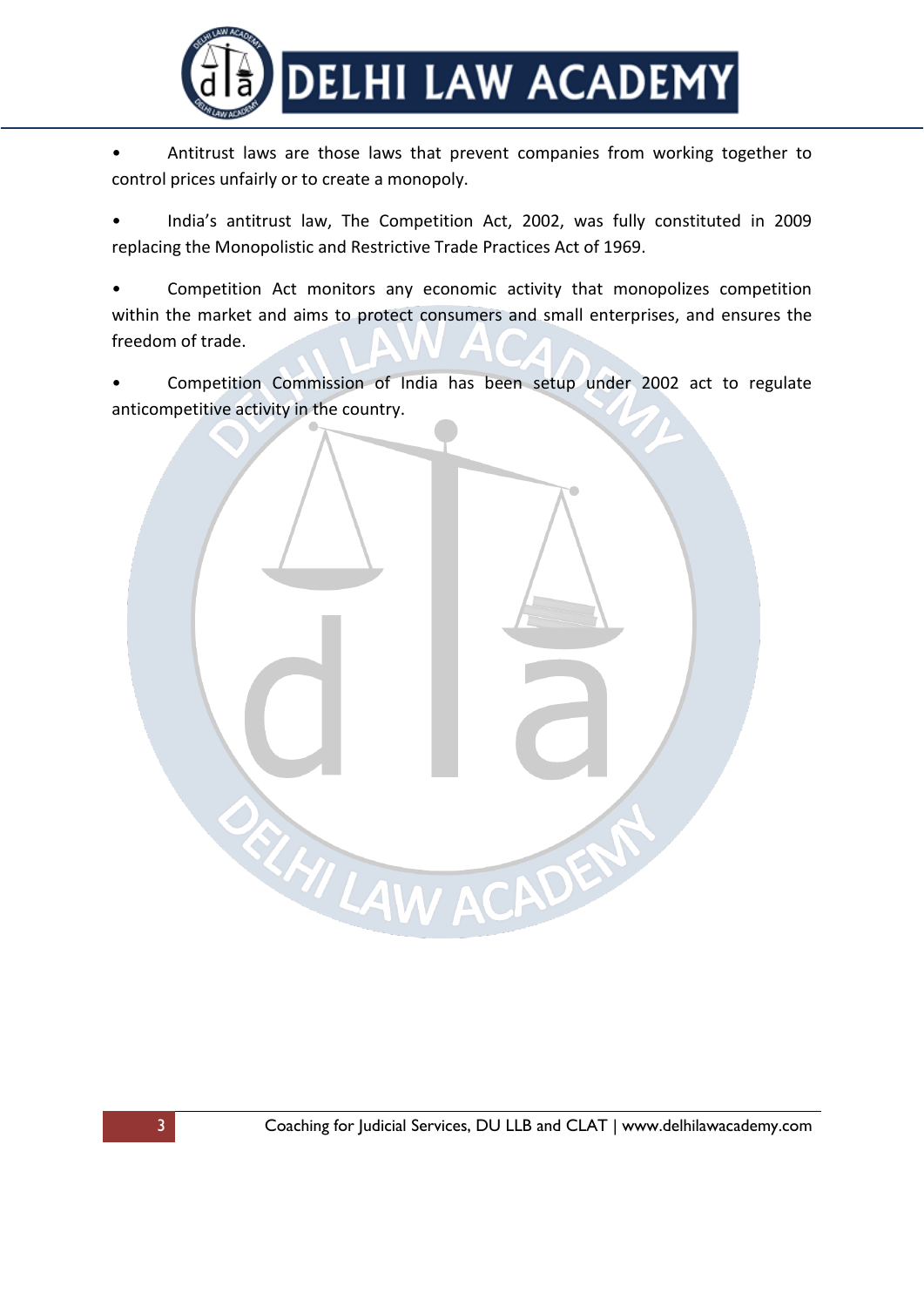

| <b>Regulatory mechanism for</b> |  |  |
|---------------------------------|--|--|
| big tech in India               |  |  |



**Information Technology (IT)** Act.2000



**Competition Commission of** India (CCI)



- Governs all activities related to the use of **computer resources** and covers all 'intermediaries' who play a role in the use of computer resources and electronic records.
- Confers on the Central and State governments the power to issue directions "to intercept, monitor or decrypt...any information generated, transmitted, received or stored in any computer resource".
- To promote and sustain an enabling competition culture through engagement and enforcement.
- Determines whether a tech entity has abused its dominant position.
- Empowers the CCI to divide a dominant firm to ensure that such firm does not abuse its dominant position may finally be invoked.
- . Look into FDI case in business-to-consumer (B2C) enterprises.

IVV AUF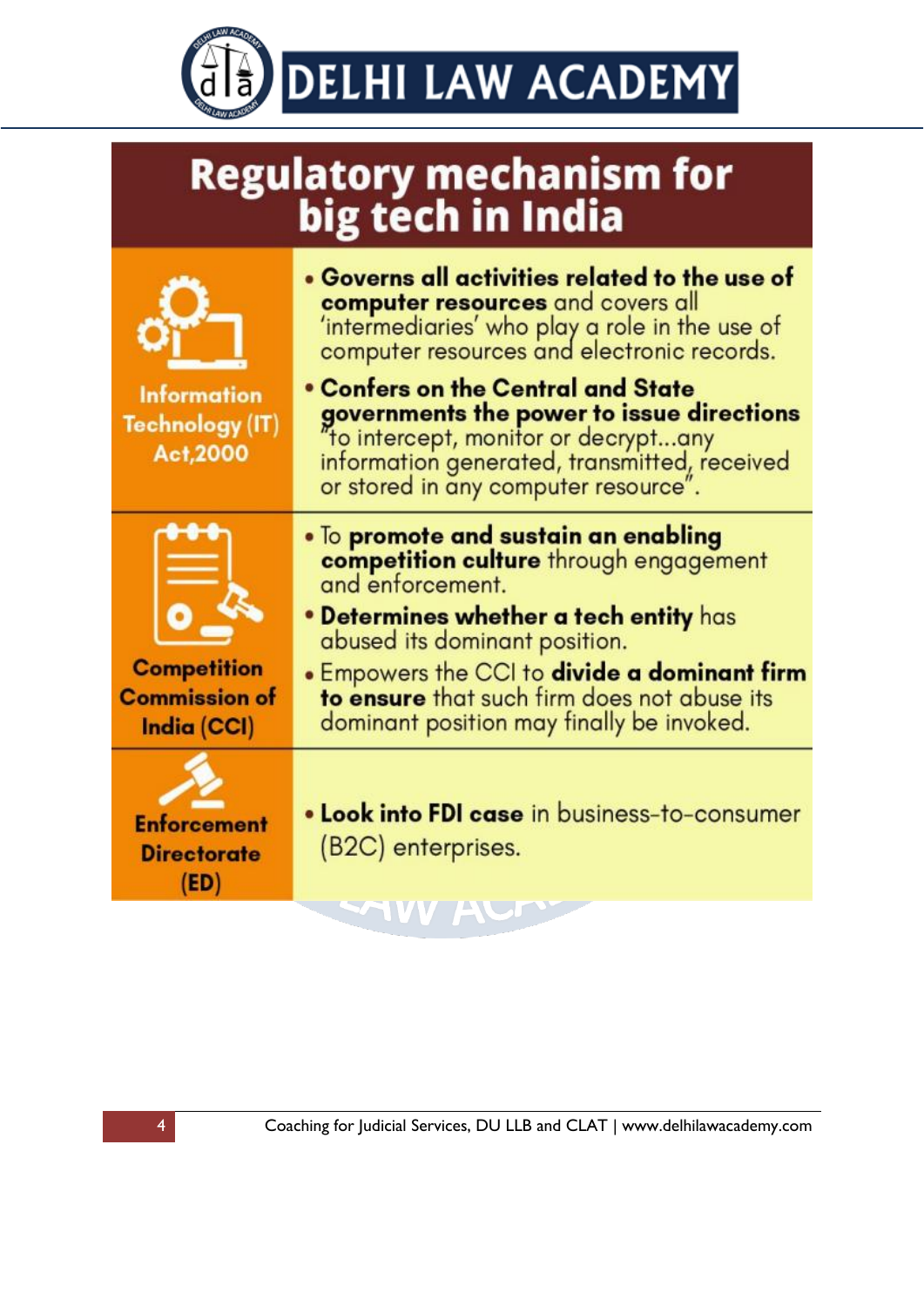

### **ROLE OF INDIAN DIASPORA IN MAKING INDIA SELF-RELIANT**

Recently, the 16<sup>th</sup> Pravasi Bharatiya Divas (PBD) Convention was held virtually in New Delhi with the theme "Contributing to Aatmanirbhar Bharat".

#### **About Indian Diaspora**

• The term 'diaspora' is commonly understood to include Non-Resident Indians (NRIs), Persons of Indian Origin (PIOs) and Overseas Citizens of India (OCI), of which PIO and OCI card holders were merged under one category — OCI — in 2015.

• Broadly speaking, for the Indian government, the diaspora encompasses a group of people who can either trace their origins to India or who are Indian citizens living abroad, either temporarily or permanently.

• Status of Indian Diaspora: As per the World Migration Report 2020, India was the leading country of origin of international migrants in 2019 with a 17.5 million strong diaspora.

o In 2018, remittance inflows to India amounted to USD 79 billion, the largest in the world.

#### **About Pravasi Bharatiya Divas (PBD)**

PBD is celebrated once in every two years to strengthen the engagement of the overseas Indian community with the Government of India and reconnect them with their roots.

o PBD is held on January 9 as it was on this day in 1915, Mahatma Gandhi returned to India from South Africa and led the country's freedom struggle.

o During the PBD convention, select eminent Indian diaspora members are awarded the Pravasi Bharatiya Samman Awards.

#### **GROUP OF SEVEN (G7)**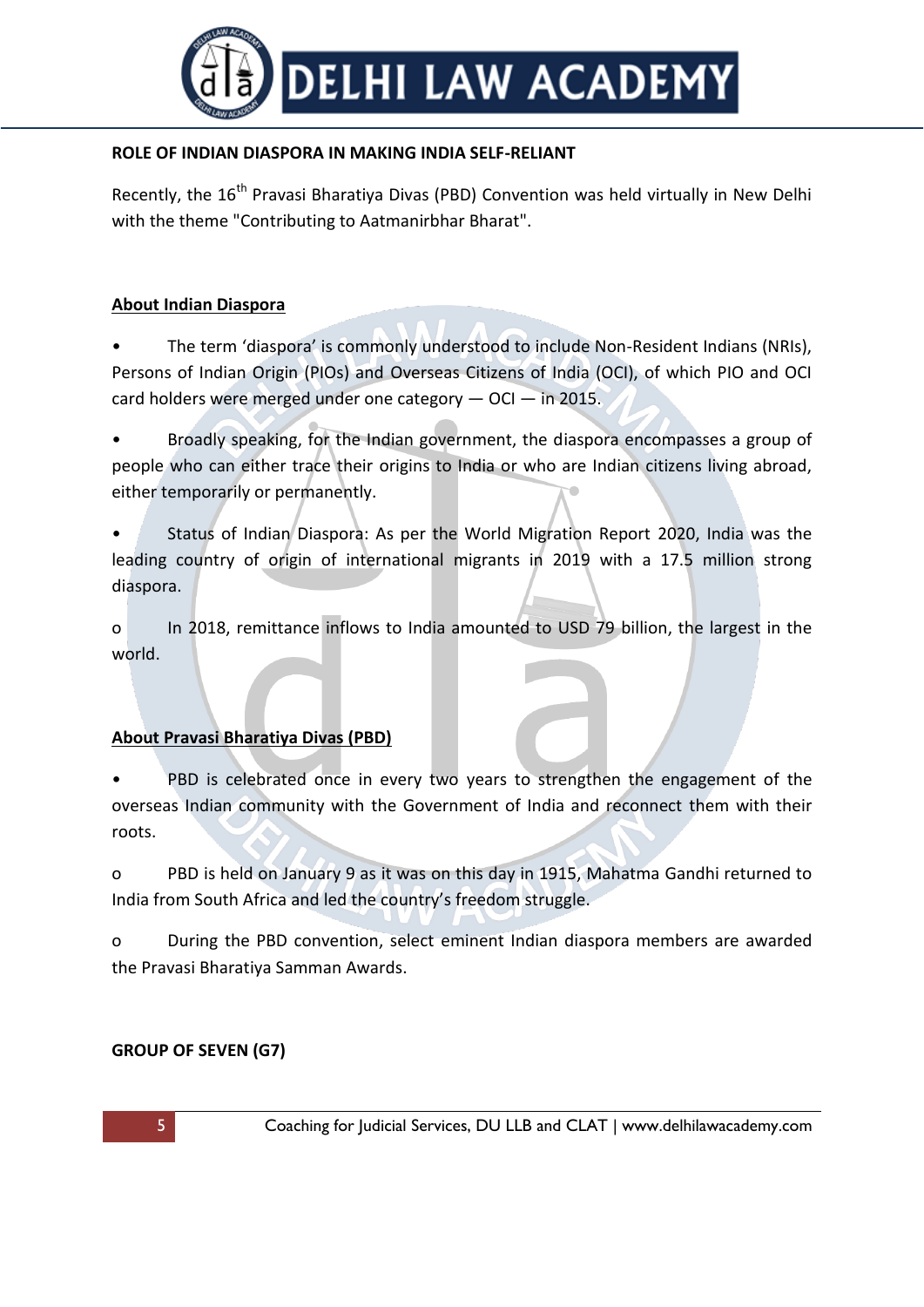

The United Kingdom has invited Prime Minister of India to attend the G7 summit scheduled to be held in June 2021.

• Apart from India, Australia and South Korea are also invited to participate in the proceedings of the summit as guest countries.

U.K. will use the G7 summit, as the opportunity to build back better from coronavirus.

• Previously, in 2019 India participated in the G7 summit in Biarritz on invitation by France.

# **About Group of Seven (G7)**

• G7 is a bloc of industrialized democracies Canada, France, Germany, Italy, Japan, the United Kingdom, and the United States.

• Russia belonged to the forum from 1998 through 2014, when the bloc was known as the Group of Eight (G8), but was suspended following its annexation of Crimea.

• There are no formal criteria for membership, but the participants are all developed democracies.

• The G-7 nations meet annually and presided over by leaders of member countries on a rotational basis to discuss issues such as global economic governance, international security, and energy policy.

#### **PM-KISAN Scheme**

It is a Central Sector Scheme with 100% funding from Government of India.

• Under the scheme Income support of **Rs. 6000/- per year** is provided to all land holding farmer families across the country, irrespective of land size, in three equal instalments of Rs.2000/- every four months.

o Amount is released by the Central Government directly into the bank accounts of the eligible farmers under Direct Benefit Transfer mode.

• Objective of the scheme is to

6 Coaching for Judicial Services, DU LLB and CLAT | www.delhilawacademy.com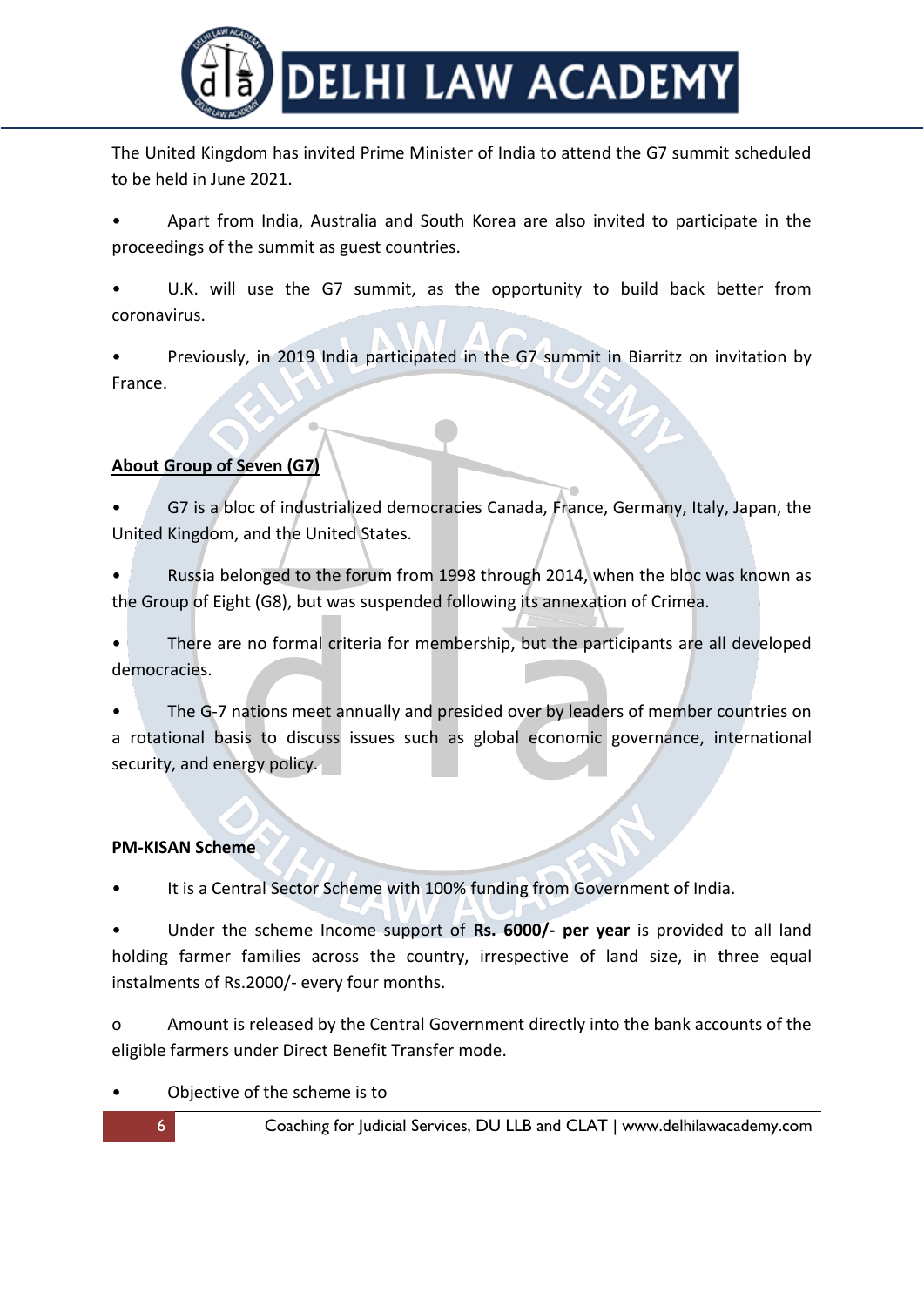

o Provide income support to all landholding farmers' families (irrespective of the landholdings) in the country.

o Supplement financial needs of farmers for procuring various inputs related to agriculture and allied activities as well as domestic needs.

• Farmer's family is defined as a family comprising of husband, wife and minor children. There are around 11 crore beneficiaries registered under the scheme.

#### **PM FASAL BIMA YOJNA**

PM Fasal Bima Yojna (PMFBY) has completed 5 years of its operation.

• PMFBY is a Central Government's flagship crop insurance scheme launched in 2016 that replaced the earlier two schemes National Agricultural Insurance Scheme and Modified NAIS.

It aims to provide insurance and financial support to farmers in the event of crop failure and targets to bring 50 per cent of cultivated area under crop insurance to:

- o stabilise farmer's income,
- o ensure the flow of credit and
- o encourage farmers to innovate and use modern agricultural practices.

# **Features of the PMFBY**

• **Coverage of Farmers**: All farmers growing notified crops in a notified area during the season who have insurable interest in the crop are eligible.

• **Coverage of Crops**: State government notifies major crops for the Rabi and Kharif seasons.

• **Premium Rates**: Farmers pay just 1.5 per cent premium for rabi, 2 per cent premium for kharif and 5 per cent for commercial crops. Balance premium is paid by the state and central governments in equal proportion.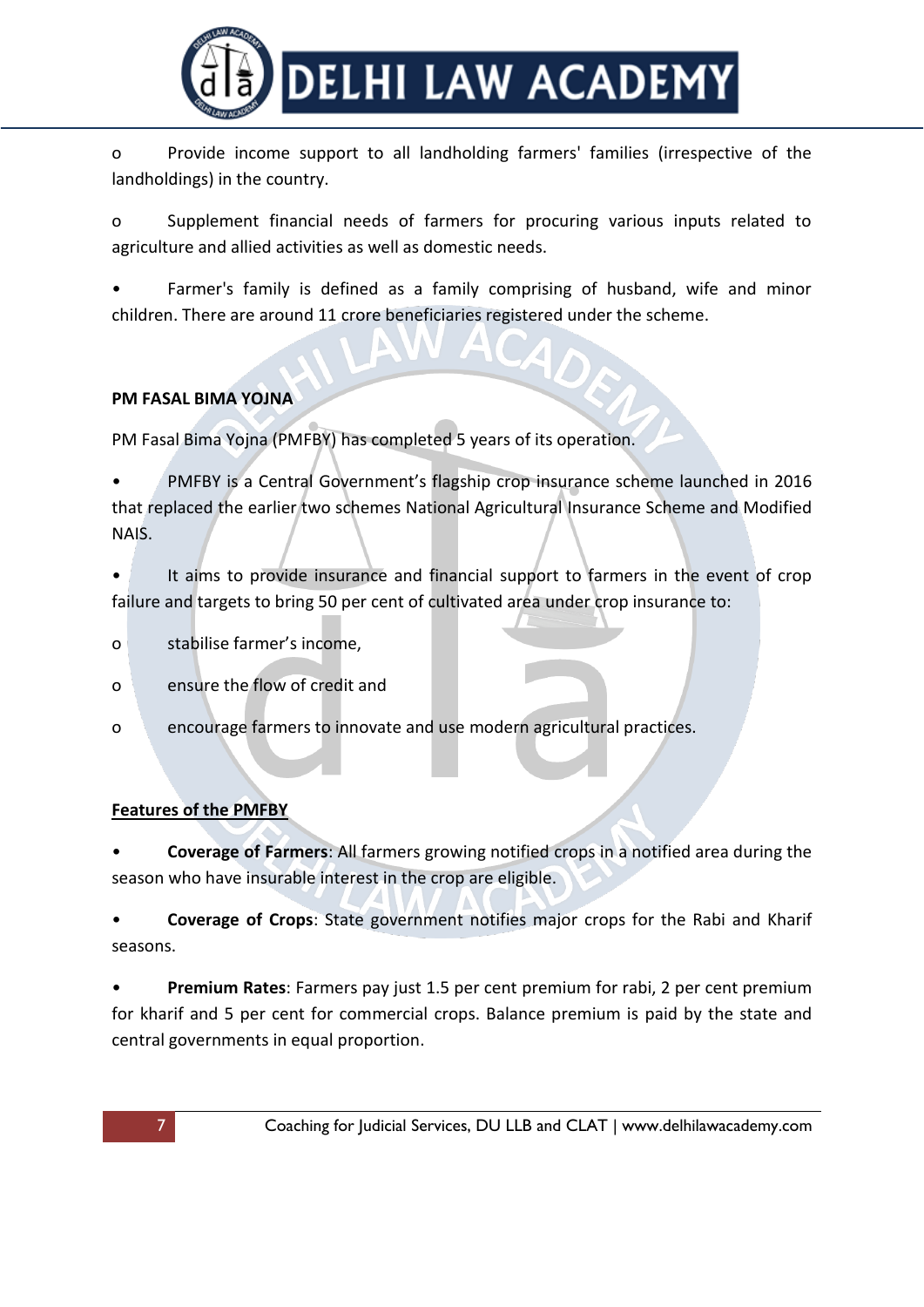

• **Area-based Insurance Unit**: all farmers in a particular area must pay the same premium and have the same claim payments. The area approach reduces the risk of moral hazard and adverse selection.

• **Coverage of Risks**: It aims to prevent sowing/planting risks, loss to standing crop, post-harvest losses and localised calamities. The sum insured is equal to the cost of cultivation per hectare, multiplied by the area of the notified crop proposed by the farmer for insurance.

• **Innovative Technology Use**: It recommends using drones to estimate crop loss; and using mobile phones to reduce delays in claim settlements.

# **BODO PEACE ACCORD**

First anniversary of the 3<sup>rd</sup> Bodo Peace Accord was celebrated in Assam recently.

#### **About Bodos**

- Bodoland is a state demanded by a tribal community called Bodos in Assam, who comprise of 5%-6% of the state's population.
- They are single largest tribal community in Assam.
- It consists of regions located extreme north of north bank of Brahmaputra river in the state of Assam, by the foothills of Bhutan and Arunachal Pradesh.

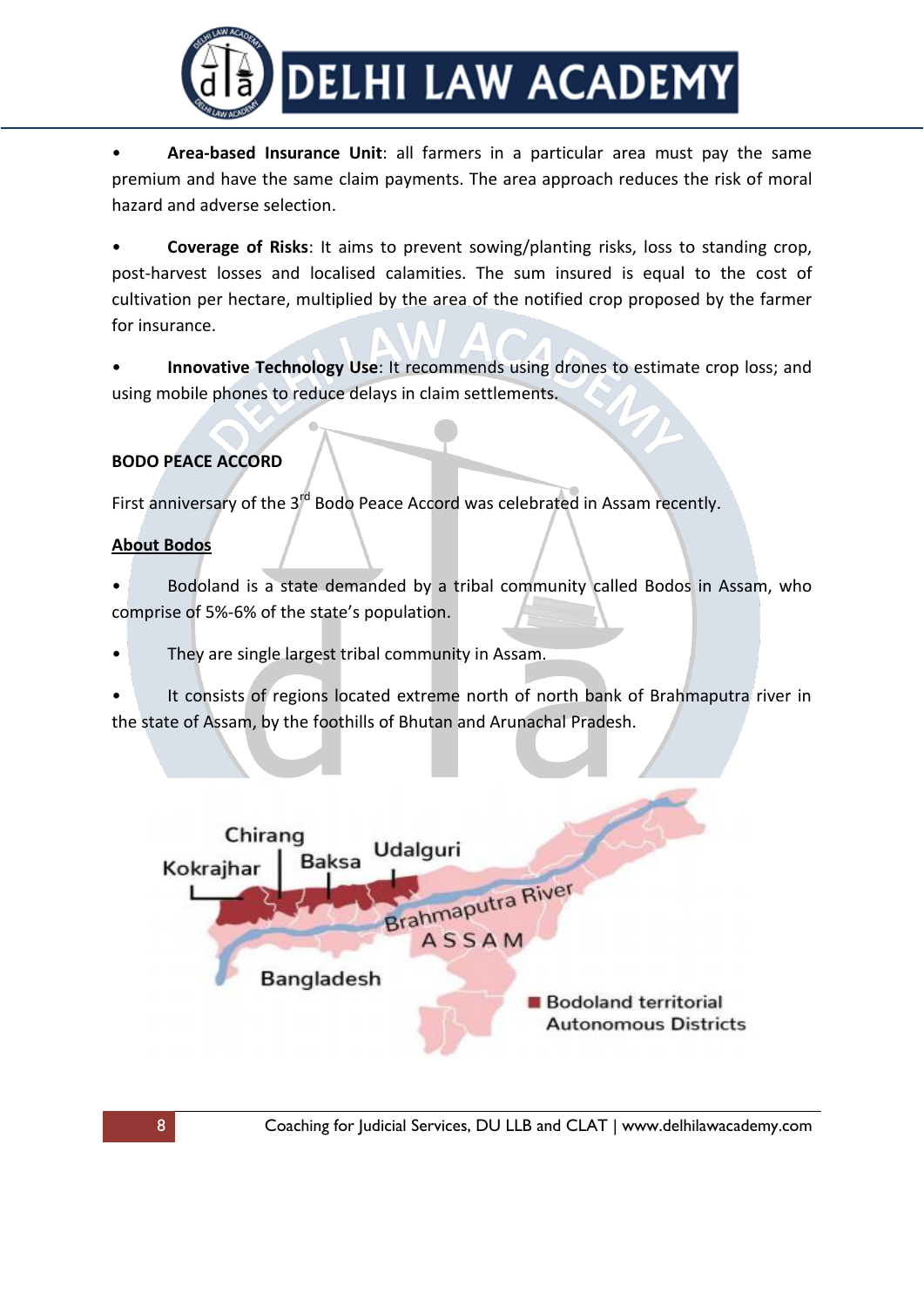

# **About 3rd Bodo Peace Accord**

 $3^{\text{rd}}$ Bodo Peace Accord as tripartite agreement between the Centre, Assam Governmen and the banned Assam- based insurgent group **National Democratic Front of Bodoland** (NDFB) was signed on 27<sup>th</sup> January 2020, for bringing a lasting peace in Bododominated areas in Assam.

#### **Key highlights of the accord**

o Bodo Territorial Areas District (BTAD) was reorganized by including new Bododominated villages contiguous to the existing BTAD and excluding villages with a predominantly non-tribal population.

o BTAD renamed as Bodoland Territorial Region with more executive, administrative, legislative and financial powers.

o A commission, headed by a neutral person and represented by stakeholders, will be constituted by the central government for the demarcation and reorganisation of the BTR

o Bodos living in hills districts of Karbi Anglong and Dima Hasao would be conferred Scheduled Hill Tribe status.

o Number of seats in Bodoland Territorial Council will be increased from 40 to 60.

o Bodo with Devnagri script would be associate official language for entire Assam.

o Deputy Commissioners and Superintendents of Police will be posted in consultation with the Chief Executive Member (CEM) of the BTC.

o A Special Development Package of Rs. 1500 crores over three years were provided.

#### **E-WASTE**

As per report of Central Pollution Control Board (CPCB), India collected just 10% e-waste in 2018-19 and 3.5% in 2017-18 out of total generated waste.

#### **About E-waste**

9 Coaching for Judicial Services, DU LLB and CLAT | www.delhilawacademy.com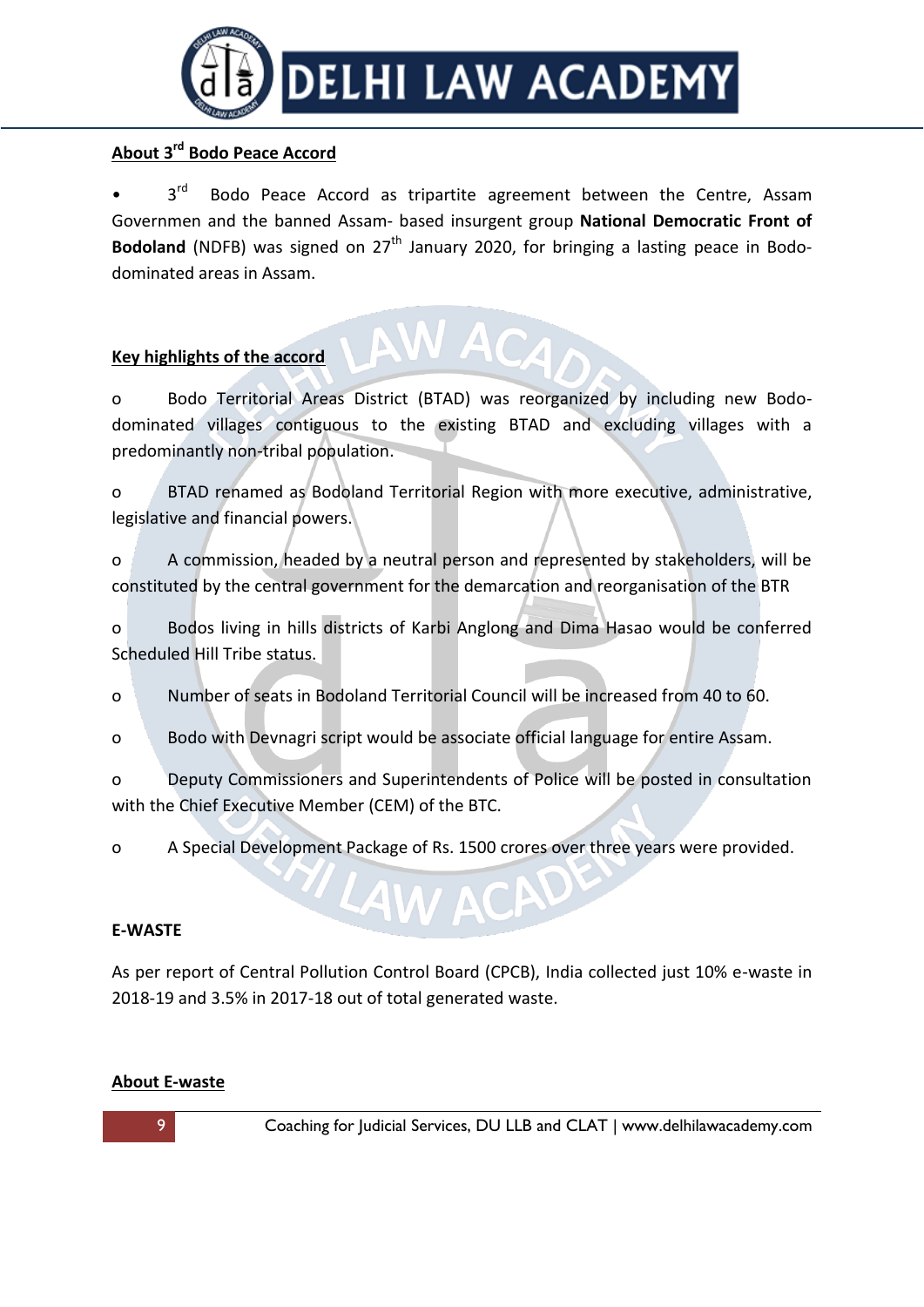

• Electronic waste (e-waste), refers to all items of electrical and electronic equipment (EEE) and its parts that have been discarded by its owner as waste without the intent of reuse.

o EEE includes a wide range of products with circuitry or electrical components with a power or battery supply

o The biggest contributors to the level of e-waste at present are household appliances such as irons, vacuum cleaners, washing machines and fridges. But the rapidly-growing "Internet of things" - internet-connected gadgets - is expected to generate e-waste at a faster rate, as connectivity becomes embedded into everyday items.

# **About the Basel Convention**

• The Basel Convention on the Control of Trans-boundary Movements of Hazardous Wastes and Their Disposal is a multilateral treaty aimed at suppressing environmentally and socially detrimental hazardous waste trading patterns.

o It was adopted in 1989 and it came into force in 1992 and, to date, has been signed by 187 countries. India became a party to the Basel Convention in 1992.

• Basel Convention obliges its Parties to ensure that such wastes are managed and disposed of in an environmentally sound manner.

o E-waste, due to its constitution, often contains hazardous elements.

# **ANTARCTIC OZONE HOLE**

According to World Meteorological Organization (WMO), Antarctic ozone hole — one of the deepest, largest in the last 40 years — has closed.

• The formation of ozone hole in the Antarctic has been an annual occurrence and has been recorded for the last 40 years.

• This year, ozone hole over Antarctic had rapidly grown from mid-August and peaked in early October 2020.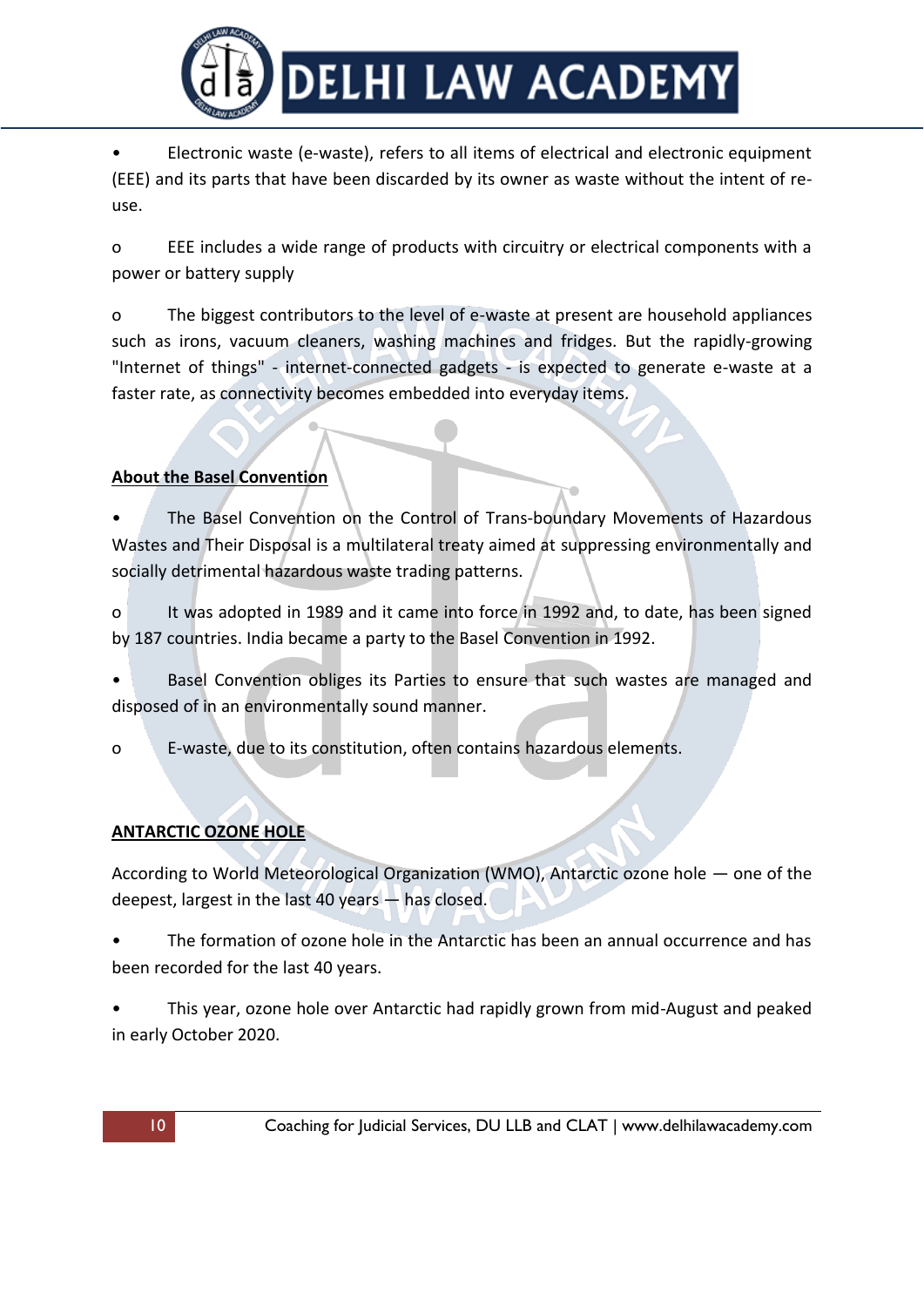

• This time around, expansion of the hole was driven by a strong, stable and cold polar vortex, which kept the temperature of the ozone layer over Antarctica consistently cold.

• This prevented the mixing of ozone depleted air above Antarctica with ozone rich air from higher latitudes.

# **About ozone hole**

• Ozone layer is the common term for the high concentration of ozone that is found in the stratosphere (layer of the atmosphere between around 10-50 km altitude).

o Atmospheric ozone absorbs ultraviolet (UV) radiation from the sun, particularly harmful UVB-type rays.

Ozone hole refers to a region in stratosphere where concentration of ozone becomes extremely low.

#### **Effects of ozone depletion for humans and the environment**

• Ozone layer depletion causes increased UV radiation levels at the Earth's surface, which is damaging to human health. Negative effects include

o increases in certain types of skin cancers, eye cataracts and immune deficiency disorders.

o UV radiation also affects terrestrial and aquatic ecosystems, altering growth, food chains and biochemical cycles.

o Aquatic life just below water's surface is particularly adversely affected by high UV levels.

o UV rays also affect plant growth, reducing agricultural productivity.

# **International Treaties and Cooperation about the Protection of the Stratospheric Ozone Layer**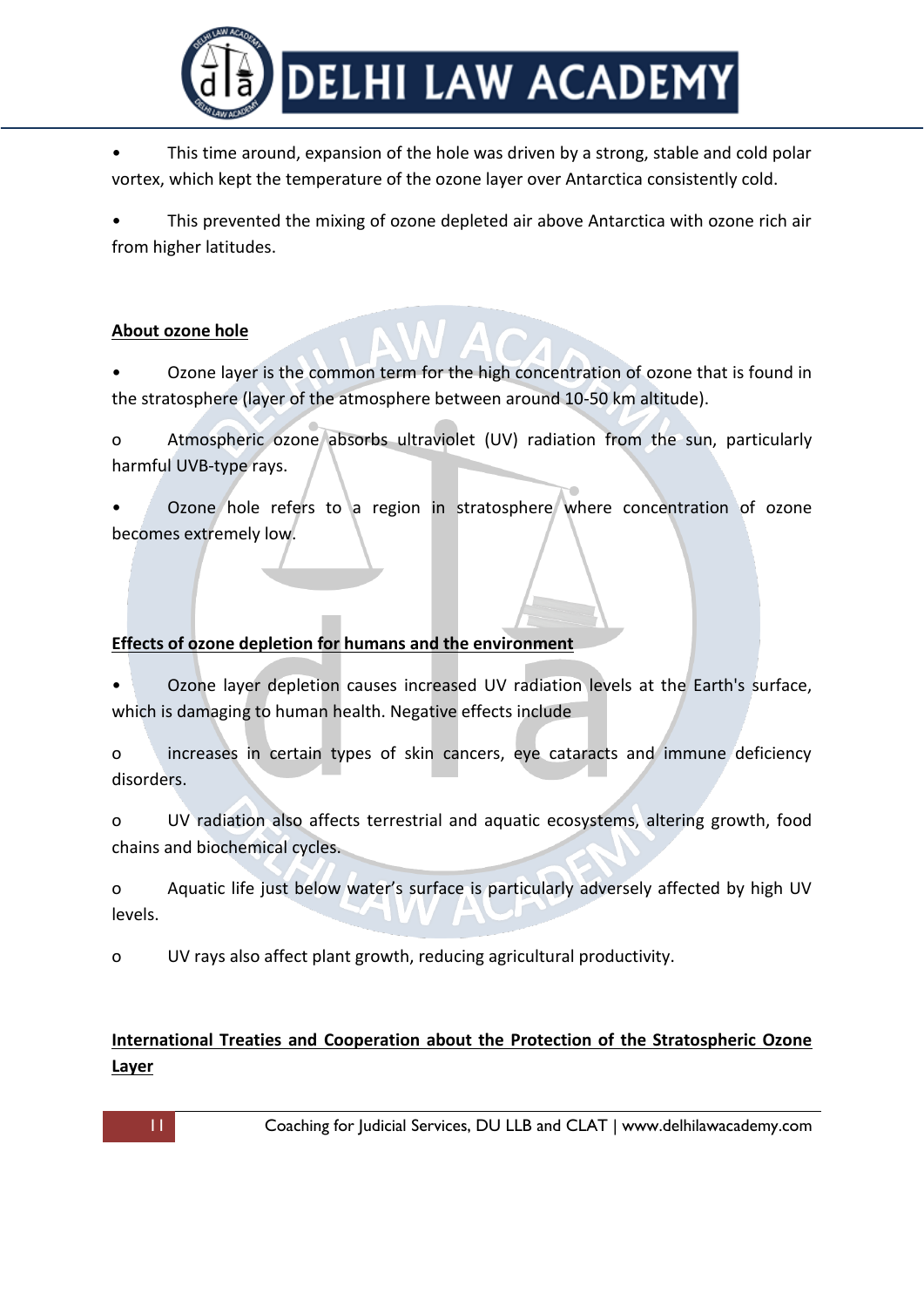

• Adopted in **1985, The Vienna Convention for the Protection of the Ozone Layer** is the precursor to the Montreal Protocol. It is often called a framework convention, because it served as a framework for efforts to protect the globe's ozone layer.

• **Montreal Protocol (1987) on Substances that Deplete the Ozone Layer** regulates production and consumption of nearly 100 ozone depleting substances (ODS).

• The **Kigali Amendment (2016) to Montreal Protocol** extended controls to phase down the production and consumption of hydrofluorocarbons (HFCs) because these substances are powerful greenhouse gases.

• **United Nations Environment Programme (UNEP**) Ozone Secretariat to implement the Montreal protocol.

# **TRANS FATS**

After oils, FSSAI has put the cap on trans fats in foods.

• Recently, FSSAI issued a revised regulation according to which "Food products" using edible oils and fats as an ingredient shall not contain industrial TFAs more than 2% by mass of total oils/fats present in product, on and from 1st January, 2022.

Earlier, in December, FSSAI had capped the amount of trans fatty acids (TFA) in 'oils and fats' to 3% for 2021 and 2% by 2022 from the current permissible limit of 5% through an amendment to the Food Safety and Standards (Prohibition and Restriction on Sales) Regulations.

• Trans fat, or trans-fatty acids, are unsaturated fatty acids that come from either natural or industrial sources:

o Naturally occurring trans-fat come from ruminants (cows and sheep).

o Industrially produced trans-fat are formed in an industrial process that adds hydrogen to vegetable oil converting the liquid into a solid, resulting in "partially hydrogenated" oil (PHO).

• Industrially produced trans-fats are found in hardened vegetable fats such as margarine and ghee (clarified butter) and are often present in snack foods, baked goods and fried foods.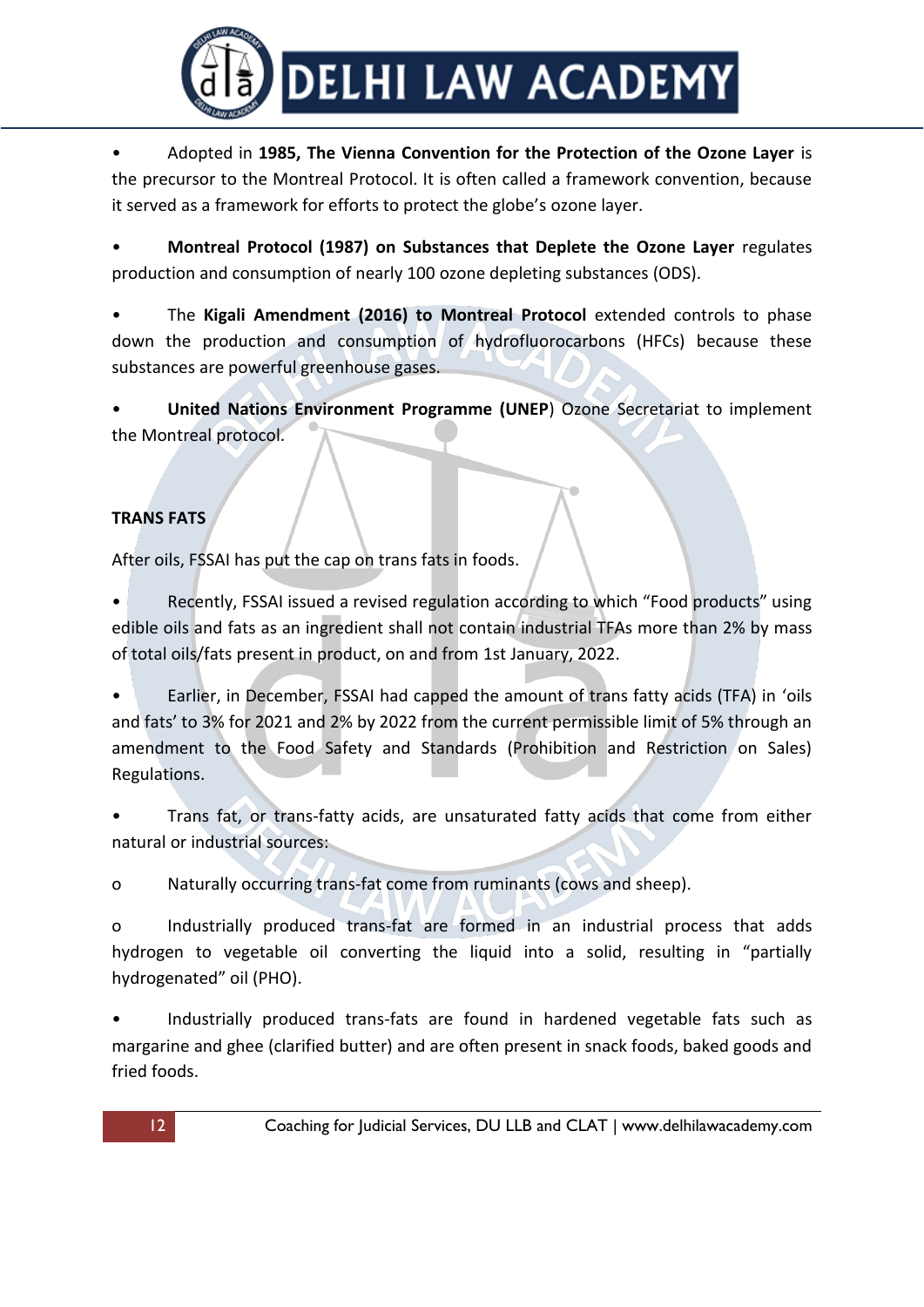

• Manufacturers often use them as they have a longer shelf life and are cheaper than other fats.

They are more unhealthy than saturated fats as they increase bad cholesterol, i.e., Low Density Lipoproteins (LDL) and lower good cholesterol, i.e., High Density Lipoproteins (HDL).

# **Food Safety and Standards Authority of India (FSSAI)**

It has been established under Food Safety and Standards, 2006 which consolidates various acts & orders that have hitherto handled food related issues in various Ministries and Departments.

• FSSAI has been created for laying down science-based standards for articles of food and to regulate their manufacture, storage, distribution, sale and import to ensure availability of safe and wholesome food for human consumption.

• Ministry of Health & Family Welfare is the Administrative Ministry for the implementation of FSSAI.

# **INDIA INNOVATION INDEX 2020**

Recently, NITI Aayog has released the second edition of the India Innovation Index.

# **About the Index**

It seeks to scrutinize the innovation capacities and performance of Indian states. The first edition of the index was launched in 2019.

• It provides an extensive framework for the constant evaluation of the innovation ecosystem of Indian states and UTs.

- The index intends to accomplish the following three functions:
- o Rank all states and UTs based on their index score.
- o Identify opportunities and challenges.
- o Assist in modifying governmental policies to foster innovation.

13 Coaching for Judicial Services, DU LLB and CLAT | www.delhilawacademy.com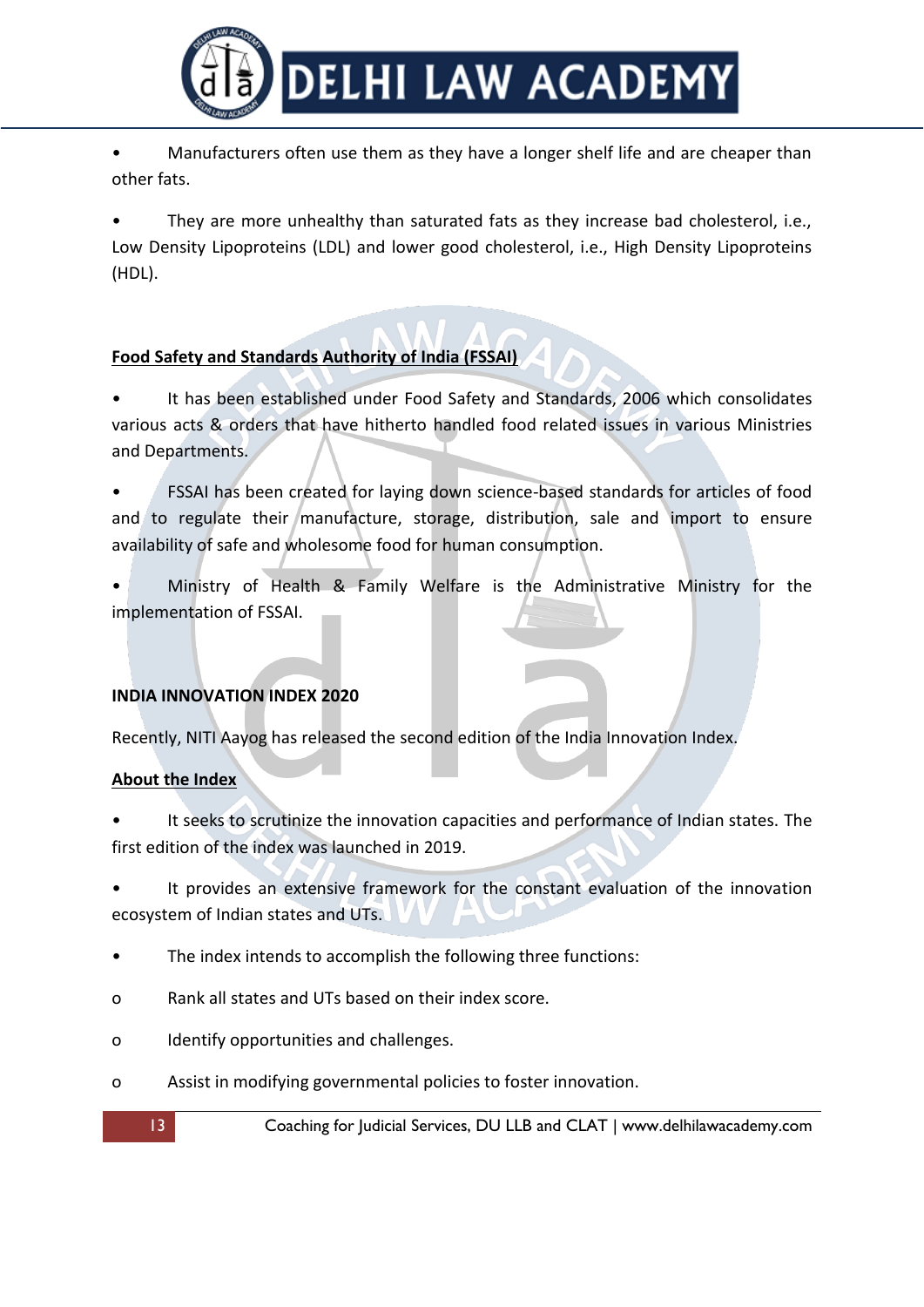

• Index measures innovation inputs through 'Enablers' and innovation output as 'Performance.

o **Enabler parameters** (factors that reinforce innovative capacities): Human Capital, Investment, Knowledge Workers, Business Environment, Safety and Legal Environment.

o **Performance parameters**: Knowledge Output, Knowledge Diffusion.

The states have been bifurcated into three categories:

o **Major states**: Top performers are Karnataka, Maharashtra, Tamil Nadu, Telangana.

o **North-east and hill state**s: Top performers are Himachal Pradesh, Uttarakhand, Manipur.

o **UTs and City States**: Top performers are Delhi, Chandigarh, Daman and Diu.

# **India and Innovation**

• Innovation is the creation, development and implementation of a new product, process or service, with the aim of improving efficiency, effectiveness or competitive advantage.

• India ranks **48th in Global Innovation Index (GII) 2020**.

o GII is a joint collaborative effort between the WIPO, Cornell University, and INSEAD that annually ranks the innovation performance of more than 130 economies.

• Additionally, India ranks the highest amongst central and southern Asian countries and is a new entrant to the Top 3 innovation economies among the lower-middle-income group nations with Vietnam and Ukraine.

# **NETAJI SUBHAS CHANDRA BOSE**

On 23<sup>rd</sup> January, 2021, India celebrated the 125th birth anniversary of Netaji Subhas Chandra Bose as 'Parakram Divas.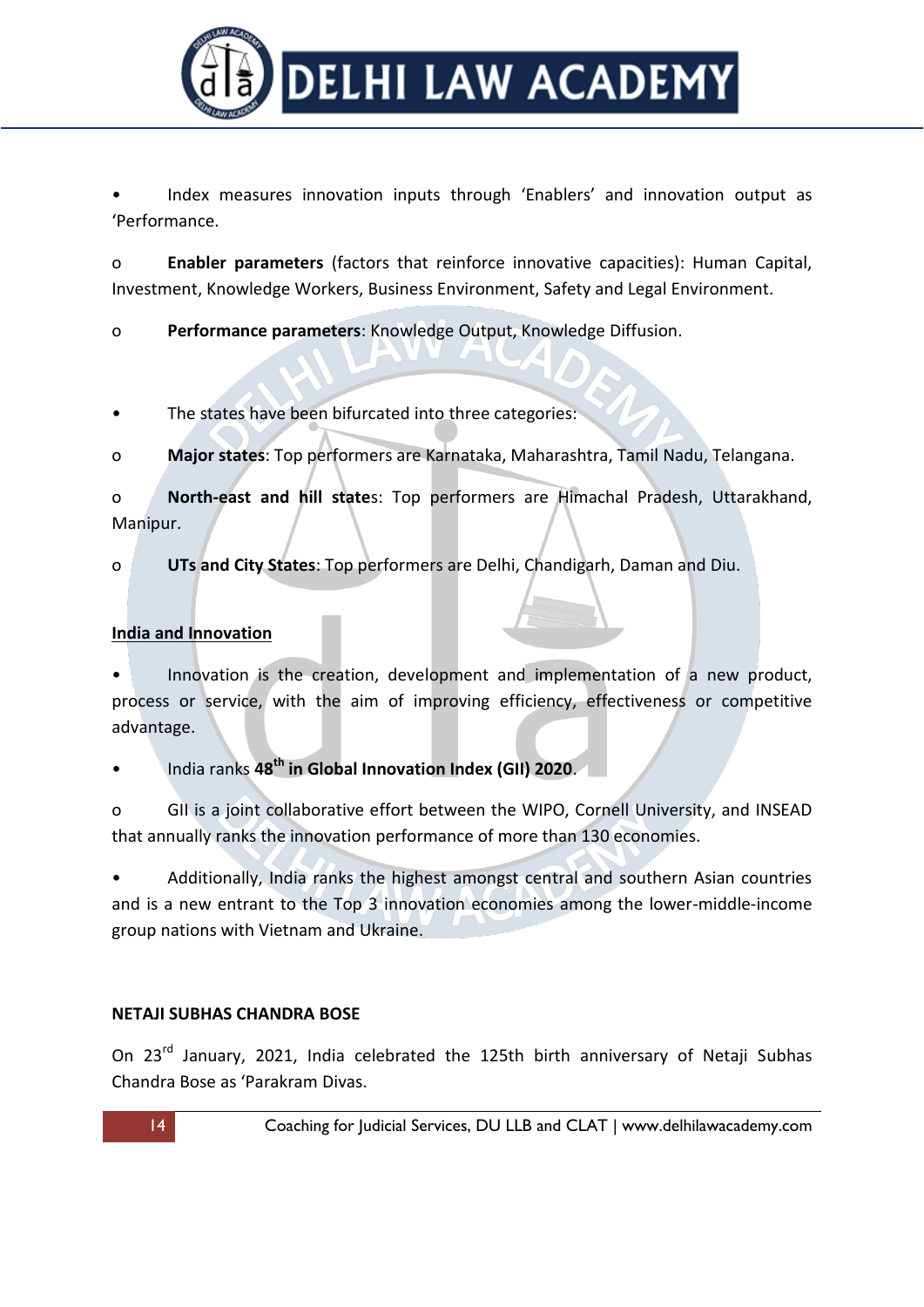

### **His military activities during World War II**

o After reaching Germany in 1942, he started 'Azad Hind Radio' and established 'Free India Centre' (a precursor of the Azad Hind Government).

o He arrived in Singapore in July 1943 and took charge of the Indian National Army (INA) or Azad Hind Fauj and expanded it to three divisions. INA was established by Mohan Bose. Rash Behari Bose, a veteran nationalist exiled in Japan came to aide Netaji.

o In Singapore, he formed an Indian government-in-exile 'the Azad Hind Government'. This provisional government also had its own currency, court, civil code, Army (the INA) and national anthem.

o In 1943, as the Head of the State of the Provisional Government, he declared war on Britain for the liberation of India.

o The INA under the clarion call of "Chalo Delhi" reached Moirang in Manipur and shook the British confidence.

The INA was able to win back Rangoon, Imphal and Andaman and Nicobar Islands.

✓ Netaji renamed Andaman and Nicobar (A&N) Island as Shaheed and Swaraj. In 2018, the Ross Island, Neil Island and Havelock Island of (A&N) Islands were renamed as Netaji Subhas Chandra Bose Dweep, Shaheed Dweep and Swaraj Dweep respectively.

o The great salutation every Army personnel uses today, 'Jai Hind', was coined by Netaji's aide Abid Hasan.

#### **PRABUDDHA BHARAT JOURNAL**

Recently, Prabuddha Bharata journal celebrated its 125<sup>th</sup> anniversary.

#### **About Prabuddha Bharata**

• Prabuddha Bharata or Awakened India is an English-language monthly journal of the Ramakrishna Mission.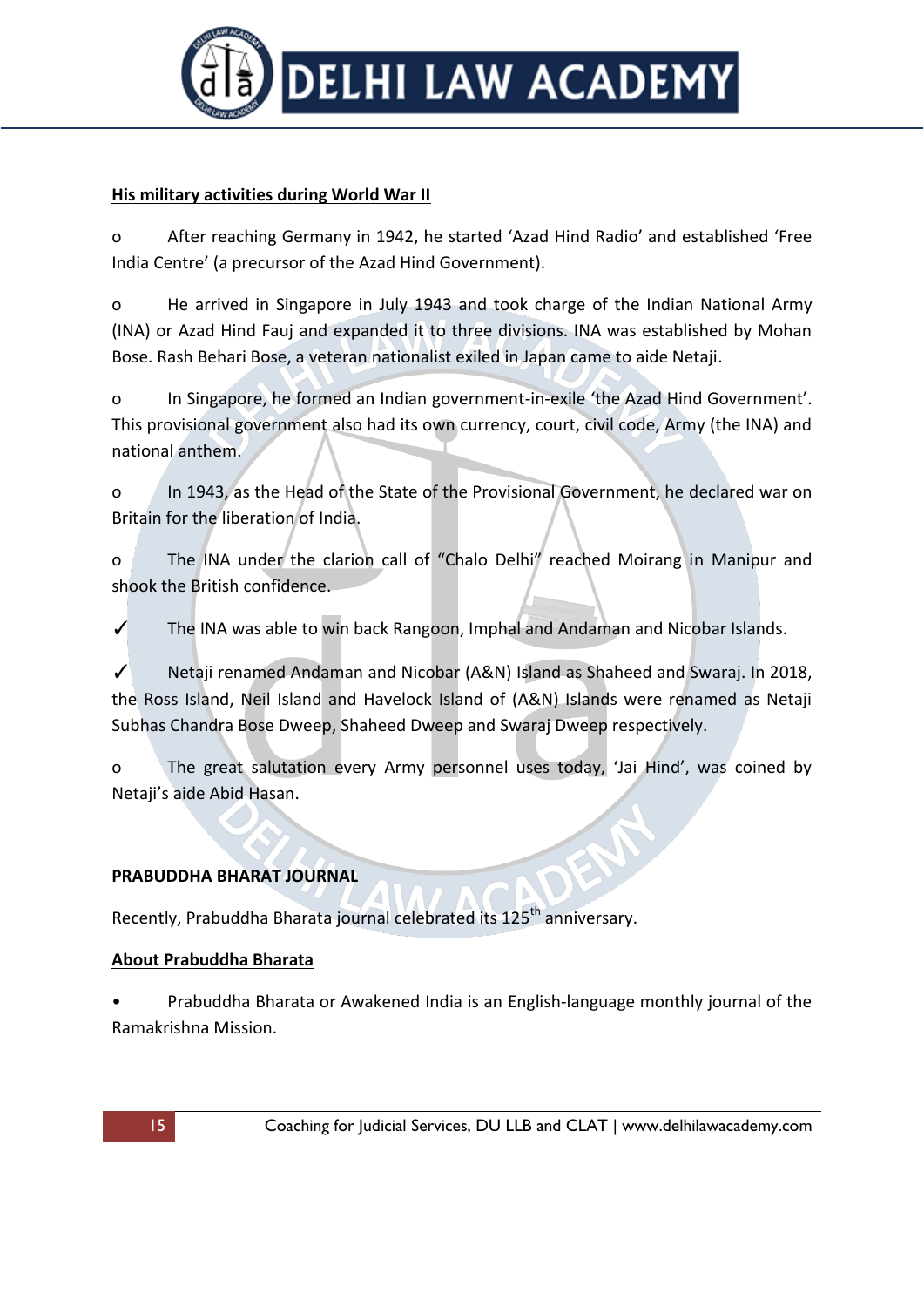

• Prabuddha Bharata was founded in 1896 by P. Aiyasami, B. R. Rajam Iyer, G. G. Narasimhacharya, and B. V. Kamesvara Iyer, in Madras (now Chennai), at the behest of Swami Vivekananda.

• It is the "**longest-running**" monthly English magazine of the country.

It carries articles on social sciences and humanities comprising historical, psychological, cultural and social sciences themes.

• Luminaries like Netaji Subhas Chandra Bose, Bal Gangadhar Tilak, Sister Nivedita, Sri Aurobindo, Sarvepalli Radhakrishnan etc. wrote in the journal.

# **INCLUSION OF INDIGENOUS SPORTS IN KHELO INDIA YOUTH GAMES 2021**

 $\bullet$ 

Recently, Sports Ministry has approved the inclusion of four Indigenous Games to be a part of Khelo India Youth Games (KIYG) 2021. The games include: Gatka, Kalaripayattu, Thang-Ta and Mallakhamba, along with Yogasana.

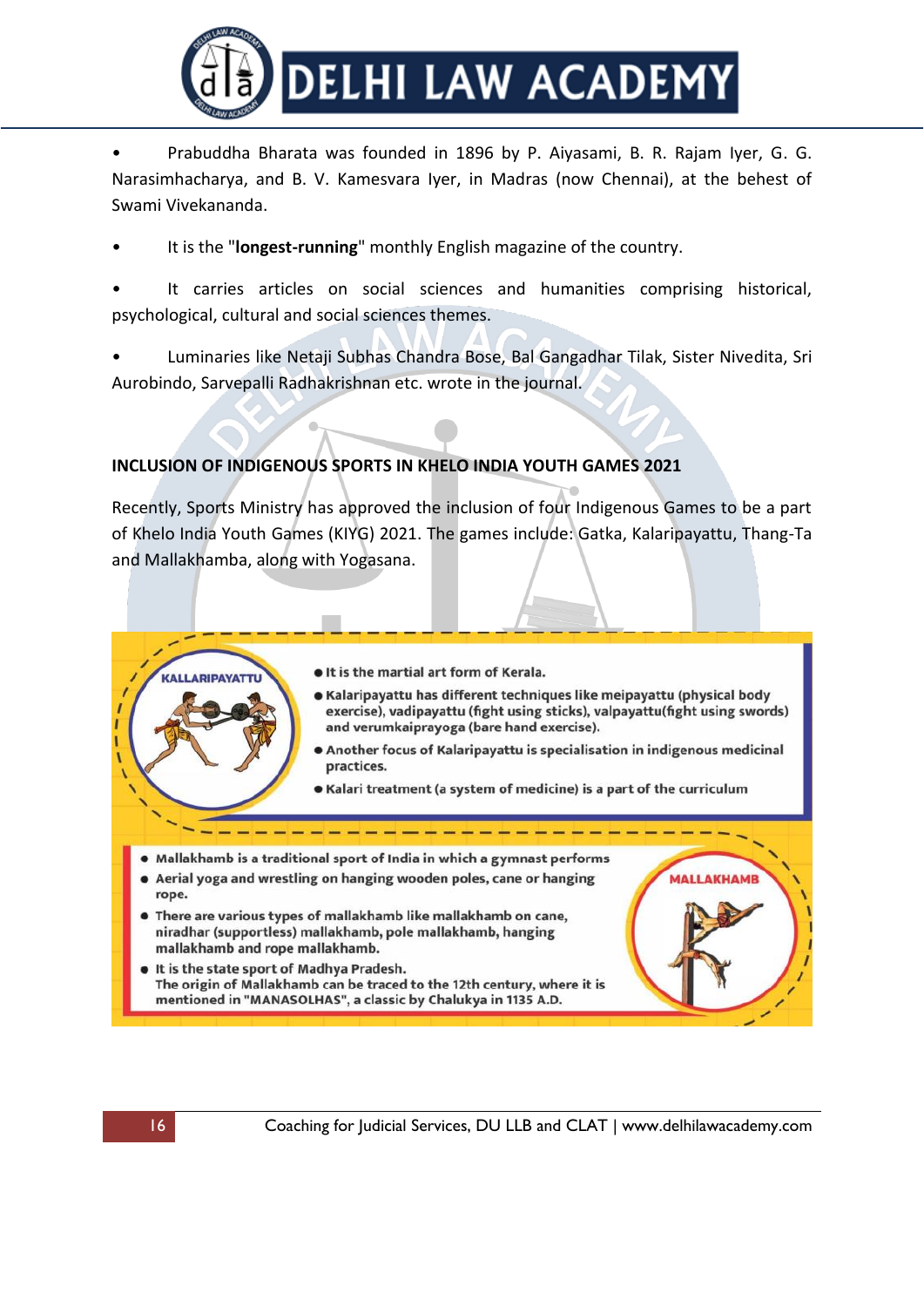

It is a style of fighting with wooden sticks that originated in Punjab in the 15th Century.

**THANG TA** 

- It is stick fighting between two or more practitioners, with wooden sticks called Soti, which is intended to simulate swords.
- . It is a Manipuri martial art, also called the Art of the Sword and Spear.
- It is dedicated to fighting skill and worship.
- . It integrates various external weapons the sword, spear, dagger etc. with the internal practice of physical control that involves breathing methods, meditations, and rituals.

#### **HENLEY PASSPORT INDEX 2021**

**GATKA** 

• Henley Passport Index is the ranking of all the world's passports according to the number of destinations their holders can access without a prior visa.

- Ranking is based on exclusive data from the International Air Transport Association (IATA) and ranks 199 passports in total.
- o IATA maintains the world's largest and most accurate database of travel information.
- Japan ranks first on the index with passport holders able to access 191 destinations around the world visa-free.

#### **MILITARY EXERCISES**

- Exercise Kavach: It is a joint Military exercise involving assets of Indian Army, Indian Navy, Indian Air Force and Indian Coast Guard.
- Desert Knight-21: It is a bilateral Air exercise between Indian Air Force and French Air and Space Force.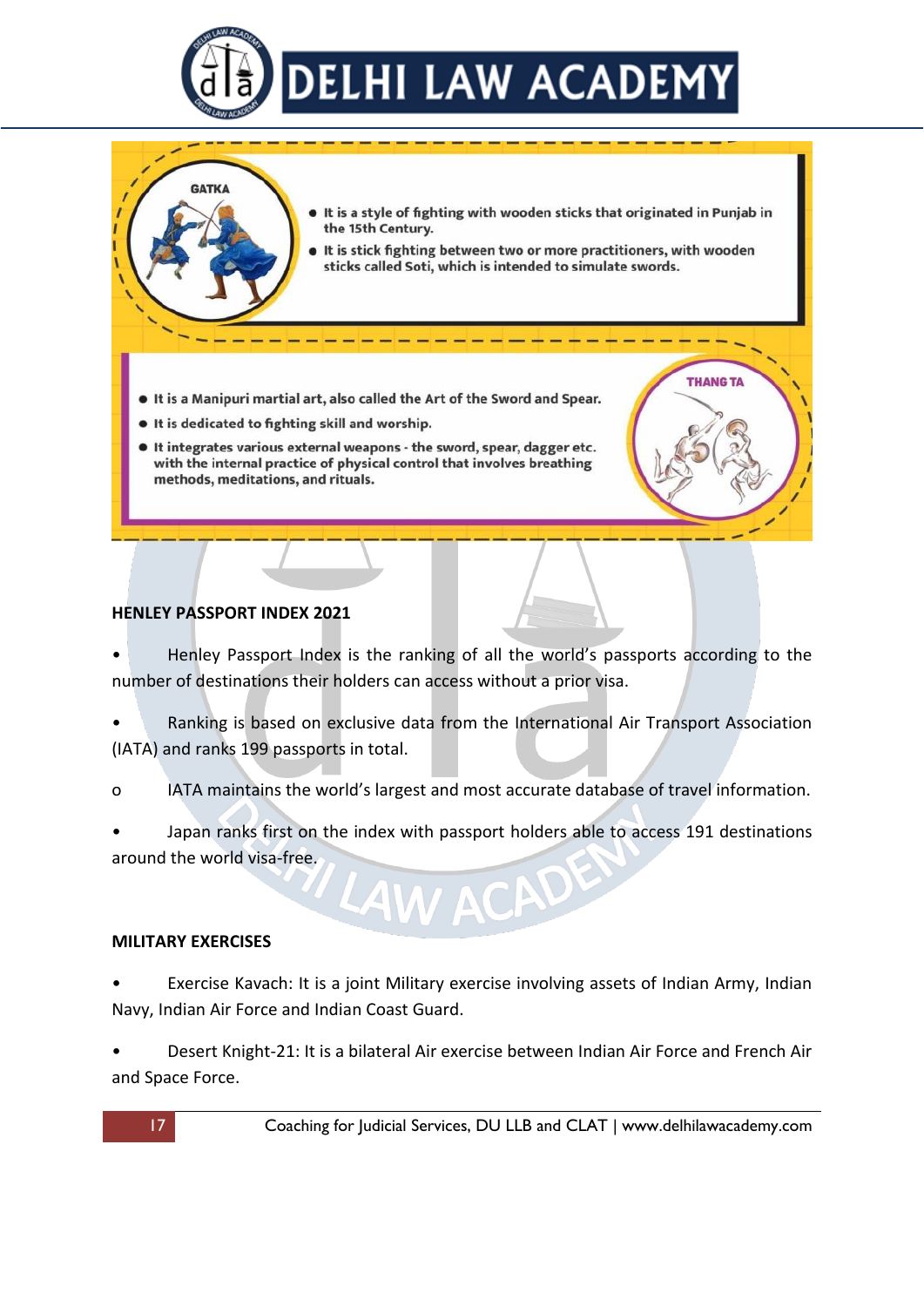

#### **AKASH-NG MISSILE**

• Recently, Defence Research and Development Organisation (DRDO) successfully conducted the maiden test of the New Generation Akash missile (Akash-NG).

• Akash-NG is a new generation Surface to Air Missile meant for use by Indian Air Force with an aim of intercepting high manoeuvring low RCS (Radar Cross Section) aerial threats.

# **ASMI**

It is India's first indigenous 9mm Machine Pistol that has been jointly developed by DRDO and Indian Army.

o 3D Printing process has been used in designing and prototyping of various parts.

It can be used as personal weapon for heavy weapon detachments, commanders, tank and aircraft crews, drivers/dispatch riders, radio/radar operators, Closed Quarter Battle etc.

# **TRADITIONAL KNOWLEDGE DIGITAL LIBRARY**

• Traditional Knowledge Digital Library (TKDL) is an Indian digital knowledge repository of traditional knowledge (TK), especially about medicinal plants and formulations used in Indian systems of medicine.

o TK is knowledge, know-how, skills and practices that are developed, sustained and passed on from generation to generation within a community, often forming part of its cultural or spiritual identity.

• TKDL was initiated in 2001, as a collaboration between the Council of Scientific and Industrial Research (CSIR), Ministry of S&T, and Department AYUSH, Ministry of Health.

o TKDL database contains more than 3.9 lakh formulations/ practices from the Indian systems of medicine (Ayurveda, Yoga, Siddha, Unani and Sowa Rigpa)in digitized format in five languages: English, German, French, Japanese and Spanish.